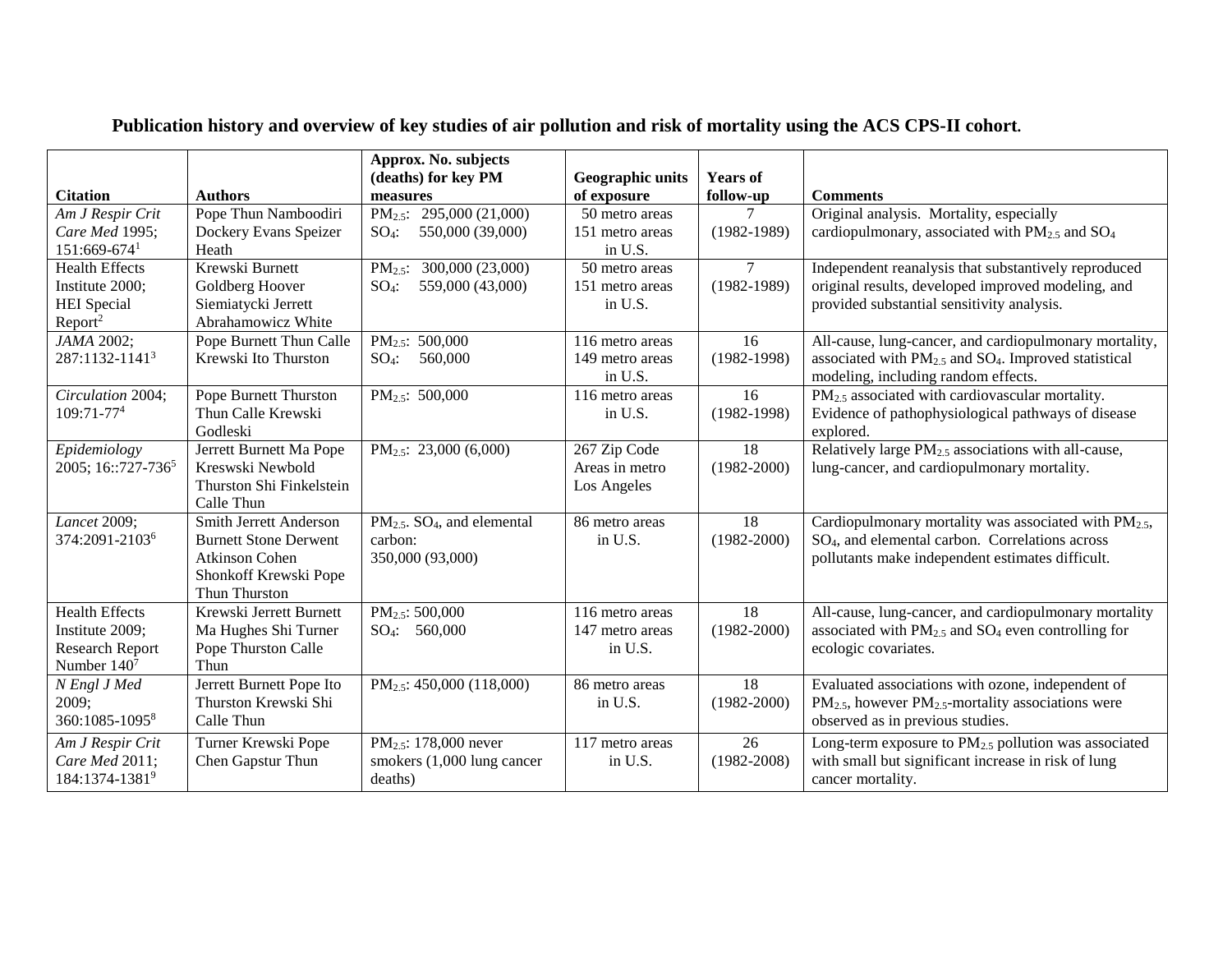| Am J Respir Crit            | Jerrett Burnett                | PM <sub>2.5</sub> : 74,000 (20,000)   | Modeled                   | 18              | Based on individualized exposure assignments at home                    |
|-----------------------------|--------------------------------|---------------------------------------|---------------------------|-----------------|-------------------------------------------------------------------------|
| Care Med 2013;              | <b>Beckerman Turner</b>        |                                       | exposures at              | $(1982 - 2000)$ | addresses, mortality risk was associated with air                       |
| 188:593-59910               | Krewski Thurston               |                                       | geocoded home             |                 | pollution, including $PM_{2.5}$ .                                       |
|                             | Martin van Donkelaar           |                                       | addresses                 |                 |                                                                         |
|                             | Hughes Shi Gapstur             |                                       | throughout                |                 |                                                                         |
|                             | Thun Pope                      |                                       | California                |                 |                                                                         |
| Am J Epidemiol              | Turner Cohen Jerrett           | PM <sub>2.5</sub> : 430,000           | Modeled $PM2.5$           | 6               | Evaluated the interactions between cigarette smoking                    |
| 2014;180:1145-              | <b>Gapstur Diver Pope</b>      |                                       | exposures at              | $(1982 - 1988)$ | and PM <sub>2.5</sub> exposures for lung cancer mortality               |
| $1149^{11}$                 | Krewski Beckerman              |                                       | geocoded home             |                 |                                                                         |
|                             | Samet                          |                                       | addresses                 |                 |                                                                         |
|                             |                                |                                       | throughout U.S.           |                 |                                                                         |
| Circulation                 | Pope Turner Burnett            | PM <sub>2.5</sub> : 670,000 (237,000) | Modeled PM <sub>2.5</sub> | $\overline{22}$ | The associations between all-cause and cardiovascular                   |
| Research 2015;              | Jerrett Gapstur Diver          |                                       | exposures at              | $(1982 - 2004)$ | mortality and PM2.5 were similar to previous studies                    |
| $116:108-115^{12}$          | Krewski Brook                  |                                       | geocoded home             |                 | but, given the very large cohort and large number of                    |
|                             |                                |                                       | addresses                 |                 | deaths, the statistical precision of the estimate was                   |
|                             |                                |                                       | throughout U.S.           |                 | remarkable.                                                             |
| <b>Environ Health</b>       | <b>Thurston Burnett Turner</b> | PM <sub>2.5</sub> : 446,000           | 100 metro areas           | 22              | Evaluated source-related components of PM <sub>2.5</sub> .              |
| Perspect 2016;              | Shi Krewski Lall Ito           |                                       | in U.S.                   | $(1982 - 2004)$ | Exposures from fossil fuel combustion, especially coal                  |
| 124:785-79413               |                                |                                       |                           |                 | burning and traffic were associated with increased                      |
|                             | Jerrett Gapstur Diver          |                                       |                           |                 | ischemic heart disease mortality.                                       |
|                             | Pope                           |                                       |                           | $\overline{22}$ |                                                                         |
| Am J Respir Crit            | Turner Jerrett Pope            | PM <sub>2.5</sub> : 670,000 (237,000) | Modeled PM <sub>2.5</sub> |                 | The focus of this study was on ozone exposure but                       |
| Care Med 2016;              | Krewski Gapstur Diver          |                                       | exposures at              | $(1982 - 2004)$ | mortality was associated with $PM_{2.5}$ (both near-source              |
| 193:1134-1142 <sup>14</sup> | Beckermann Marshall Su         |                                       | geocoded home             |                 | and regional) as observed previously.                                   |
|                             | <b>Crouse Burnett</b>          |                                       | addresses                 |                 |                                                                         |
|                             |                                |                                       | throughout U.S.           |                 |                                                                         |
| <b>Environ Res.</b>         | <b>Turner Cohen Burnett</b>    | $PM_{2.5}$ : 429,000 (146,000)        | Modeled $PM2.5$           | 22              | Evaluated interactions between cigarette smoking and                    |
| 2017;154:304-               | Jerrett Diver Gapstur          | Current or never smokers              | exposures at              | $(1982 - 2004)$ | PM <sub>2.5</sub> . PM <sub>2.5</sub> was associated with all-cause and |
| $310^{15}$                  | Krewski Samet Pope             |                                       | geocoded home             |                 | cardiovascular mortality in both smokers and never                      |
|                             |                                |                                       | addresses                 |                 | smokers with evidence for a small additive interaction.                 |
|                             |                                |                                       | throughout U.S.           |                 |                                                                         |
| <b>Environ Health</b>       | Jerrett Turner                 | PM <sub>2.5</sub> : 670,000 (237,000) | Modeled $PM2.5$           | 22              | PM <sub>2.5</sub> exposures assigned to using 7 exposure models         |
| Perspectives                | <b>Beckerman Pope</b>          |                                       | exposures at              | $(1982 - 2004)$ | and 11 exposure estimates. $PM_{2.5}$ -mortality risks were             |
| 2017;125:552-               | van Donkelaar Martin           |                                       | geocoded home             |                 | observed using all of the exposure models. Smaller                      |
| 55916                       | Serre Crouse Gapstur           |                                       | addresses                 |                 | associations observed using remote sensing exposure                     |
|                             | Krewski Diver Coogan           |                                       | throughout U.S.           |                 | estimates; larger effects observed using exposure                       |
|                             | <b>Thurston Burnett</b>        |                                       |                           |                 | models that included ground-based information.                          |
| Dose-Response               | Enstrom                        | PM <sub>2.5</sub> : 270,000 (16,000)  | 85 counties               | 6               | Asserted no significant mortality associations using                    |
| $2017:1 - 1217$             |                                |                                       | in U.S.                   | $(1982 - 1988)$ | "best" $PM_{2.5}$ data.                                                 |